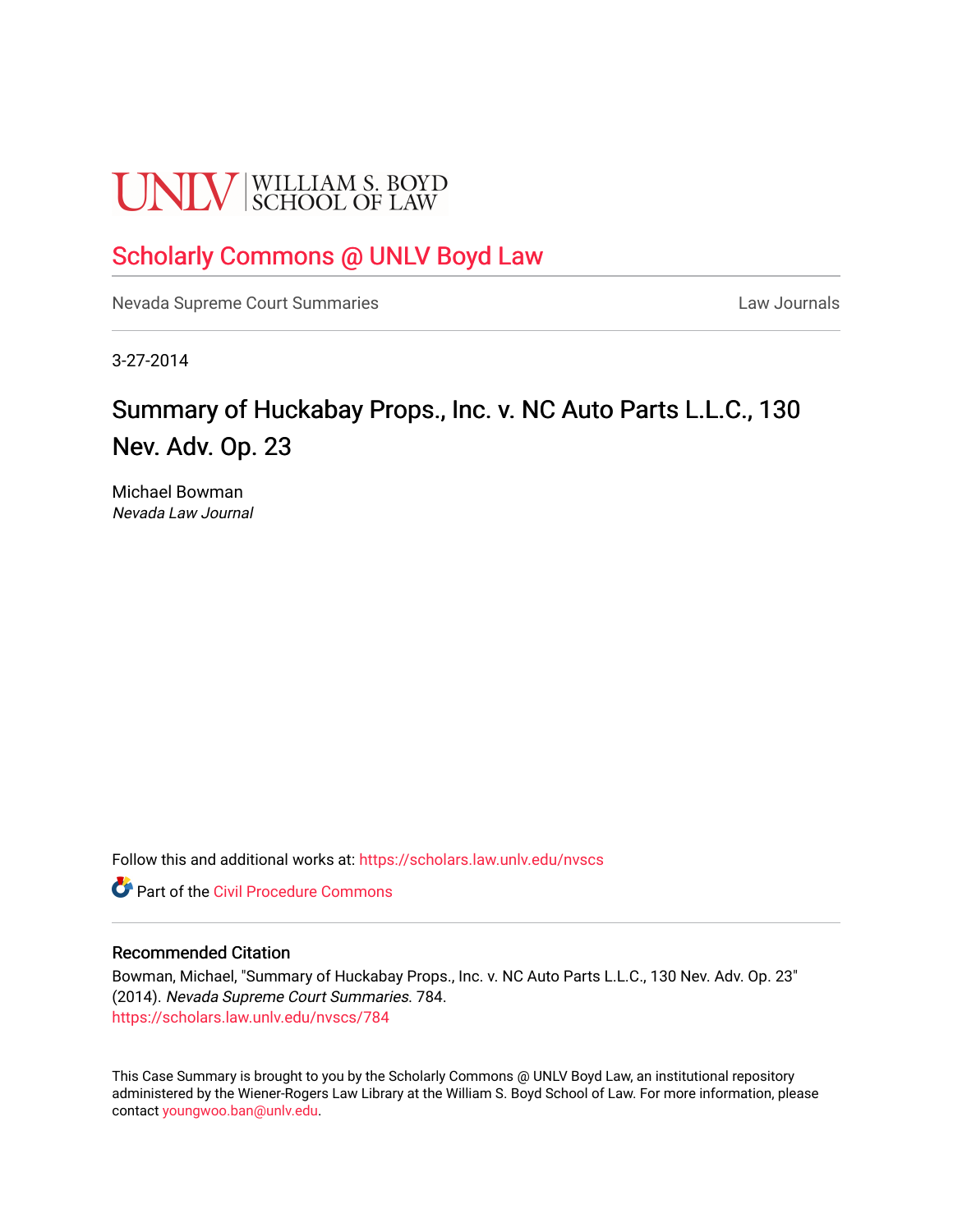*Huckabay Props., Inc. v. NC Auto Parts L.L.C.*, 130 Nev. Adv. Op. 23 (Mar. 27, 2014)<sup>1</sup>

# CIVIL PROCEDURE

#### **Summary**

 The Court determined three issues: (1) whether precedential uniformity requires a reinstatement of appeals; (2) whether failure to follow court rules is grounds for dismissing a civil appeal; and (3) whether failure to serve each attorney with a motion to dismiss is grounds for en banc reconsideration.

# **Disposition**

 Precedential uniformity does not require a reinstatement of appeals in order to decide a case on the merits. Therefore, failure to follow court rules is grounds for dismissing a civil appeal. Additionally, failure to serve each attorney with a motion to dismiss is not grounds for reconsideration.

#### **Factual and Procedural History**

 Two appeals, one challenging the judgment of a district court in a real property contract action and one challenging the same district court's post-judgment orders awarding attorney fees and costs, were consolidated on December 12, 2012. Appellants' opening brief was due on or before March 12, 2013.

# *Overdue Opening Brief*

 Appellants' counsel repeatedly failed to file the opening brief after several extended deadlines. After receiving one extension, Appellants' counsel sought a second, but still did not submit the brief by their proposed deadline. The Court denied the extension as moot, but granted appellants some ten additional days to file and serve the opening brief and appendix. The order warned that failure to file the brief by this new deadline could result in the appeals' dismissal. However, Appellants failed to do so. Appellants had two attorneys throughout the appeals process, Mr. Sterling and Mr. Collier. Mr. Sterling was responsible for filing documents with the Court and briefing the appeal. Mr. Collier was trial counsel, and received copies of the court's orders and notices.

#### *Motion to Dismiss*

 After the Court's final deadline passed, Respondents filed a motion to dismiss. Appellants, by way of Mr. Sterling, filed an opposition and asked the Court for more time to file the brief, until June 12, noting to the court that deadlines on a number of urgent matters had all fell due around the same time. However, the Court was unpersuaded by Appellants' plight and granted Respondents' motion to dismiss, based on appellants' failure to file the brief and appendix by the final deadline, and because of appellants' failure to comply with court rules and directives.

 $\overline{a}$ 

<sup>&</sup>lt;sup>1</sup> By Michael Bowman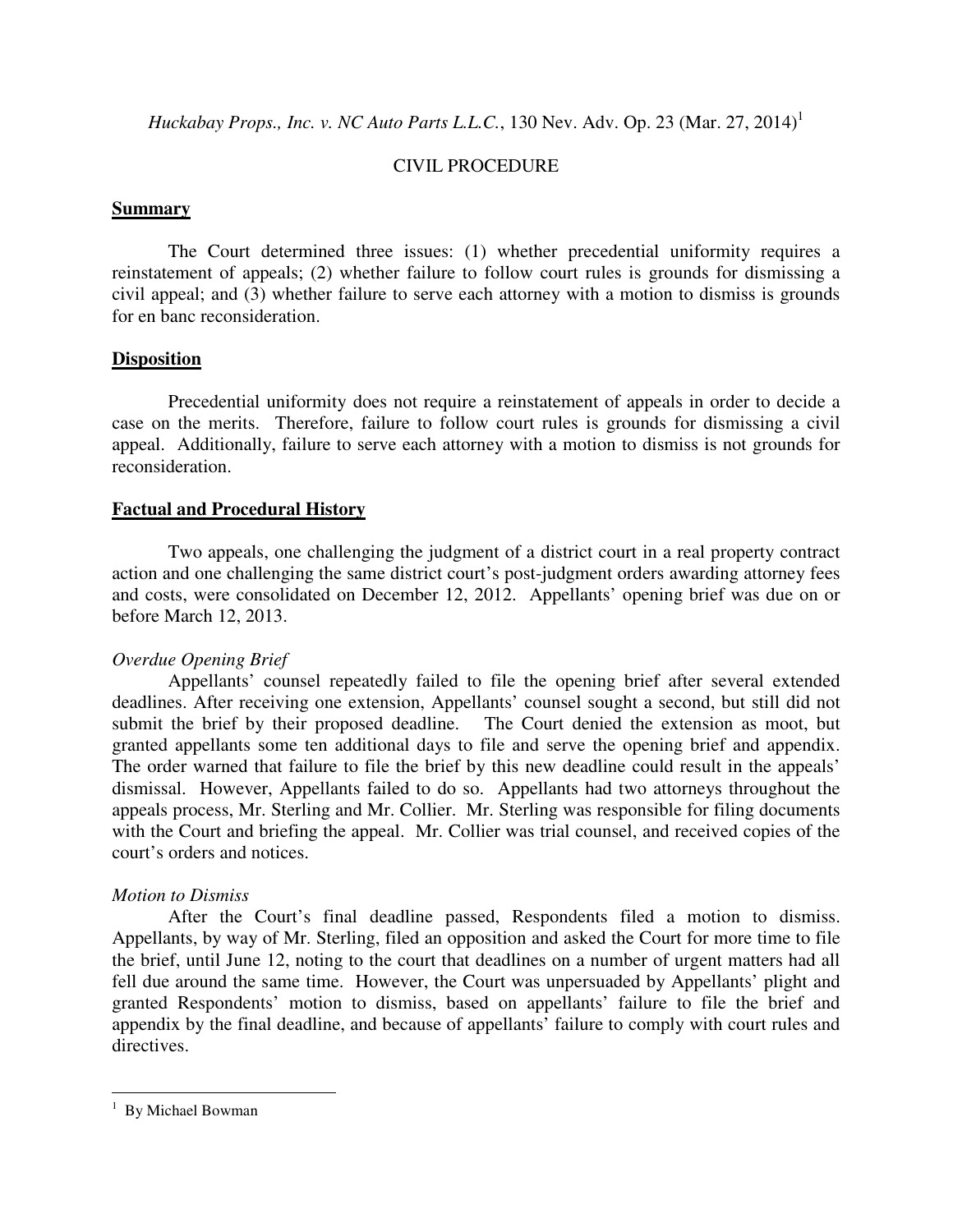#### *Motion for Reconsideration and Petition for Rehearing*

 Appellants retained new counsel and filed a petition for rehearing to reinstate their appeals and a motion for reconsideration. Appellants argued they were unaware of Mr. Sterling's pattern of brushing-off the Court's orders. Furthermore, appellants relied on the Court's policy of favoring merit-based consideration of appeals. Additionally, appellants claimed that both Mr. Sterling and respondents' counsel failed to notify Mr. Collier about the motion to dismiss, preventing Mr. Collier from rectifying the situation.

 Respondents opposed both the rehearing petition and the motion, and argued that Mr. Collier knew of the deadlines and was served the Court's orders and notices warning of possible dismissal for failing to file documents. Additionally, respondents argued that Mr. Collier should have known the appeals weren't being handled properly because he never received a copy of the opening brief from Mr. Sterling before the deadline expired. Furthermore, respondents stated that Mr. Sterling contacted Mr. Collier on June 4, asking for copies of the transcripts. Because the transcripts were necessary in preparing the brief, respondents claimed that this contact should have alerted Mr. Collier that the brief wasn't ready in time. Finally, respondents argued that even though Mr. Collier was not served the motion to dismiss, he was aware that dismissal could be imminent because he received the Court's order containing the final deadline, afterwhich the Court could have dismissed the appeals sua sponte.

Unfortunately for Appellants, the petition for rehearing and the motion for reconsideration were both denied . This petition for en banc reconsideration followed.

#### **Discussion**

 Appellants' petition to reinstate their case focused on two reasons. First, appellants asserted the principle of uniformity required reinstatement in order to preserve a public policy favoring a decision on the merits. Second, appellants contended that dismissal was improper because Mr. Collier never received service of either the motion to dismiss or Mr. Sterling's motions for extensions of time.

 The Court began its analysis noting that en banc consideration is "disfavored," and proper only to "preserve precedential uniformity" or when involving important constitutional or public policy issues.<sup>2</sup> The Court found, however, that Appellants case did not meet these requirements.

#### *Precedential uniformity does not mandate reinstatement of these appeals*

 To support their uniformity argument, appellants cited to *Hansen v. Universal Health*  Servs. of Nevada, Inc.,<sup>3</sup> where the Court denied respondents' motion to dismiss because: (1) the compelling nature of the facts; (2) the Court's preference for deciding cases on the merits; and (3) because the dilatory conduct was committed solely by counsel's inexcusable neglect, and not by the client. $4$ 

 However, the Court took this opportunity to overrule the "compelling nature" and "dilatory conduct . . . by counsel" components in *Hansen*. The Court rejected *Hansen*'s compelling nature component, noting the *opinion* d[id] not provide any reasoning or legal basis for the conclusion that compelling facts may preclude dismissal." Next, the Court rejected *Hansen*'s dilatory conduct provision, stating it was inconsistent with general agency principles.<sup>5</sup>

 $\overline{a}$ 

 $2^2$  Nev. R. App. P. 40A(a).

<sup>3</sup> 112 Nev. 1245, 924 P.2d 1345 (1996).

<sup>4</sup> *Id.* at 1247–48, 924 P.2d at 1346.

<sup>5</sup> *Id.*, 924 P.2d at 1346.